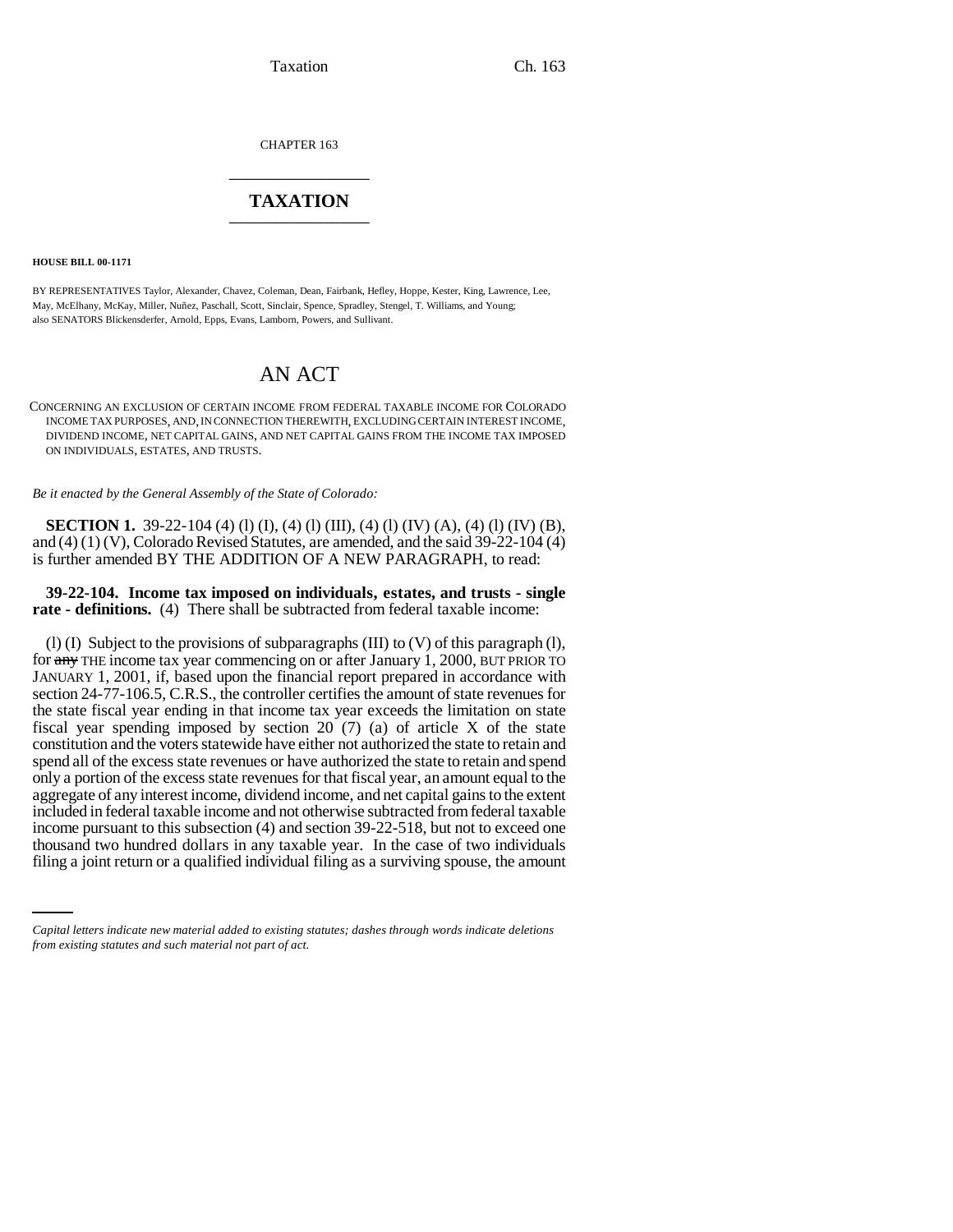subtracted from federal taxable income shall not exceed two thousand four hundred dollars in any taxable year. For purposes of this paragraph (l), "net capital gains" means net capital gain as defined in section 1222 (11) of the internal revenue code.

(III) If, based on the financial report prepared by the controller in accordance with section 24-77-106.5, C.R.S., the controller certifies that the amount of state revenues for any THE 1999-2000 state fiscal year, commencing on or after July 1, 1999, exceeds the limitation on state fiscal year spending imposed by section 20 (7) (a) of article X of the state constitution for that fiscal year by less than two hundred twenty million dollars, as adjusted pursuant to subparagraph (IV) of this paragraph (l), then the state income tax modification authorized by subparagraph (I) of this paragraph (I) shall not be allowed. for the income tax year in which said state fiscal year ended.

 $(IV)$  (A) No later than  $\theta$ ctober 1 of any given calendar year commencing on or after January 1, 2000 OCTOBER 1, 2000, the executive director of the department of revenue shall annually adjust the dollar amount specified in subparagraph (III) of this paragraph (l) to reflect the rate of growth of Colorado personal income for the 1999 calendar year. immediately preceding the calendar year in which such adjustment is made. For purposes of this sub-subparagraph (A), the rate of growth of Colorado personal income" means the percentage change between the most recent published annual estimate of total personal income for Colorado, as defined and officially reported by the bureau of economic analysis in the United States department of commerce for the 1999 calendar year immediately preceding the calendar year in which the adjustment is made and the most recent published annual estimate of total personal income for Colorado, as defined and officially reported by the bureau of economic analysis in the United States department of commerce for the THE 1998 calendar year. prior to the calendar year immediately preceding the calendar year in which the adjustment is made.

(B) Upon calculating the adjustment of said dollar amount in accordance with sub-subparagraph (A) of this subparagraph (IV), the executive director shall notify in writing the executive committee of the legislative council created pursuant to section 2-3-301 (1), C.R.S., of the adjusted dollar amount and the basis for the adjustment. Such written notification shall be given within five working days after such calculation is completed, but such written notification shall be given no later than October 1 of the calendar year OCTOBER 1, 2000.

(V) If one or more ballot questions that seek authorization for the state to retain and spend all or any portion of the amount of excess state revenues for the immediately preceding 1999-2000 STATE fiscal year are submitted to the voters at  $\alpha$ statewide THE 2000 GENERAL election, to be held in November of any calendar year commencing on or after January 1, 2000, the executive director of the department of revenue shall not determine whether the state income tax modification authorized by subparagraph (I) of this paragraph (l) shall be allowed FOR THE INCOME TAX YEAR COMMENCING ON OR AFTER JANUARY 1, 2000, BUT PRIOR TO JANUARY 1, 2001, and shall not promulgate rules containing said state income tax modification until the impact of the results of said election on the amount of the excess state revenues to be refunded is ascertained.

(l.5) (I) SUBJECT TO THE PROVISIONS OF SUBPARAGRAPHS (III) TO (V) OF THIS PARAGRAPH (l.5), FOR ANY INCOME TAX YEAR COMMENCING ON OR AFTER JANUARY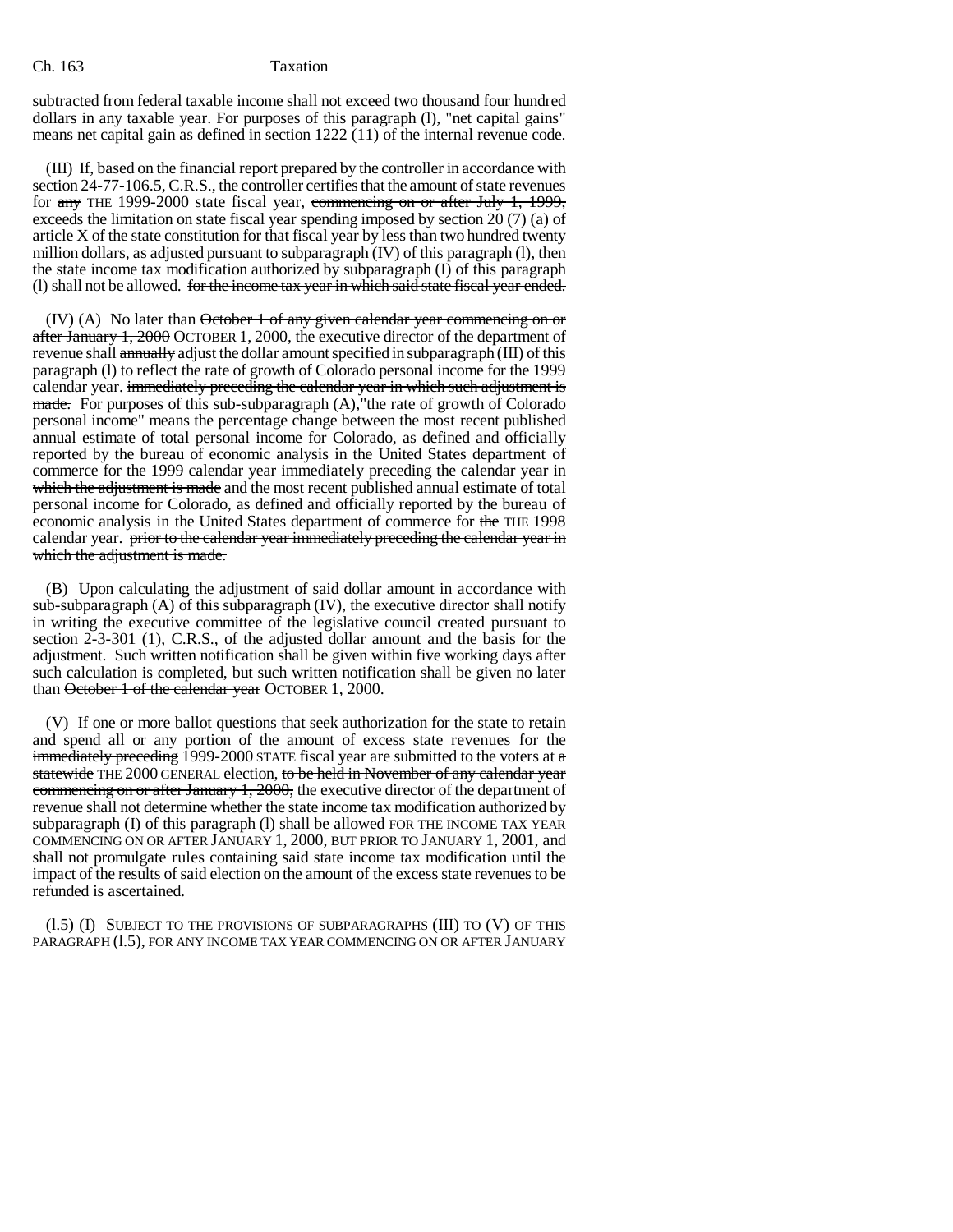#### Taxation Ch. 163

1, 2001, IF, BASED ON THE FINANCIAL REPORT PREPARED BY THE CONTROLLER IN ACCORDANCE WITH SECTION 24-77-106.5,C.R.S., THE CONTROLLER CERTIFIES THAT THE AMOUNT OF EXCESS STATE REVENUES FOR THE STATE FISCAL YEAR ENDING IN THAT INCOME TAX YEAR EXCEEDS THE LIMITATION ON STATE FISCAL YEAR SPENDING IMPOSED BY SECTION 20 (7) (a) OF ARTICLE X OF THE STATE CONSTITUTION AND THE VOTERS STATEWIDE EITHER HAVE NOT AUTHORIZED THE STATE TO RETAIN AND SPEND ALL OF THE EXCESS STATE REVENUES OR HAVE AUTHORIZED THE STATE TO RETAIN AND SPEND ONLY A PORTION OF THE EXCESS STATE REVENUES FOR THAT FISCAL YEAR, AN AMOUNT EQUAL TO THE AGGREGATE OF ANY INTEREST INCOME, DIVIDEND INCOME, AND NET CAPITAL GAINS TO THE EXTENT INCLUDED IN FEDERAL TAXABLE INCOME, AND NOT OTHERWISE SUBTRACTED FROM FEDERAL TAXABLE INCOME PURSUANT TO THIS SUBSECTION (4) AND SECTION 39-22-518, BUT NOT TO EXCEED ONE THOUSAND FIVE HUNDRED DOLLARS IN ANY TAXABLE YEAR. IN THE CASE OF TWO INDIVIDUALS FILING A JOINT RETURN OR A QUALIFIED INDIVIDUAL FILING AS A SURVIVING SPOUSE, THE AMOUNT SUBTRACTED FROM FEDERAL TAXABLE INCOME SHALL NOT EXCEED THREE THOUSAND DOLLARS IN ANY TAXABLE YEAR. FOR PURPOSES OF THIS PARAGRAPH (l.5), "NET CAPITAL GAINS" MEANS NET CAPITAL GAIN AS DEFINED IN SECTION 1222 (11) OF THE INTERNAL REVENUE CODE.

(II) ANY STATE INCOME TAX MODIFICATION ALLOWED PURSUANT TO THE PROVISIONS OF THIS PARAGRAPH (1.5) SHALL BE PUBLISHED IN RULES PROMULGATED BY THE EXECUTIVE DIRECTOR OF THE DEPARTMENT OF REVENUE IN ACCORDANCE WITH ARTICLE 4 OF TITLE 24,C.R.S., AND SHALL BE INCLUDED IN INCOME TAX FORMS FOR THAT TAXABLE YEAR.

(III) IF, BASED ON THE FINANCIAL REPORT PREPARED BY THE CONTROLLER IN ACCORDANCE WITH SECTION 24-77-106.5,C.R.S., THE CONTROLLER CERTIFIES THAT THE AMOUNT OF EXCESS STATE REVENUES FOR ANY STATE FISCAL YEAR COMMENCING ON OR AFTER JULY 1, 2000, EXCEEDS THE LIMITATION ON STATE FISCAL YEAR SPENDING IMPOSED BY SECTION  $20(7)(a)$  OF ARTICLE X OF THE STATE CONSTITUTION FOR THAT FISCAL YEAR BY LESS THAN THREE HUNDRED FIFTY MILLION DOLLARS, AS ADJUSTED PURSUANT TO SUBPARAGRAPH (IV) OF THIS PARAGRAPH (l.5), THEN THE STATE INCOME TAX MODIFICATION AUTHORIZED BY SUBPARAGRAPH (I) OF THIS PARAGRAPH (l.5) SHALL NOT BE ALLOWED FOR THE INCOME TAX YEAR IN WHICH SUCH STATE FISCAL YEAR ENDED.

(IV) (A) NO LATER THAN OCTOBER 1 OF ANY GIVEN CALENDAR YEAR COMMENCING ON OR AFTER JANUARY 1, 2001, THE EXECUTIVE DIRECTOR SHALL ANNUALLY ADJUST THE DOLLAR AMOUNT SPECIFIED IN SUBPARAGRAPH (III) OF THIS PARAGRAPH (1.5) TO REFLECT THE RATE OF GROWTH OF COLORADO PERSONAL INCOME FOR THE CALENDAR YEAR IMMEDIATELY PRECEDING THE CALENDAR YEAR IN WHICH SUCH ADJUSTMENT IS MADE. FOR PURPOSES OF THIS SUB-SUBPARAGRAPH (A),"THE RATE OF GROWTH OF COLORADO PERSONAL INCOME" MEANS THE PERCENTAGE CHANGE BETWEEN THE MOST RECENT PUBLISHED ANNUAL ESTIMATE OF TOTAL PERSONAL INCOME FOR COLORADO, AS DEFINED AND OFFICIALLY REPORTED BY THE BUREAU OF ECONOMIC ANALYSIS IN THE UNITED STATES DEPARTMENT OF COMMERCE FOR THE CALENDAR YEAR IMMEDIATELY PRECEDING THE CALENDAR YEAR IN WHICH THE ADJUSTMENT IS MADE AND THE MOST RECENT PUBLISHED ANNUAL ESTIMATE OF TOTAL PERSONAL INCOME FOR COLORADO, AS DEFINED AND OFFICIALLY REPORTED BY THE BUREAU OF ECONOMIC ANALYSIS IN THE UNITED STATES DEPARTMENT OF COMMERCE FOR THE CALENDAR YEAR PRIOR TO THE CALENDAR YEAR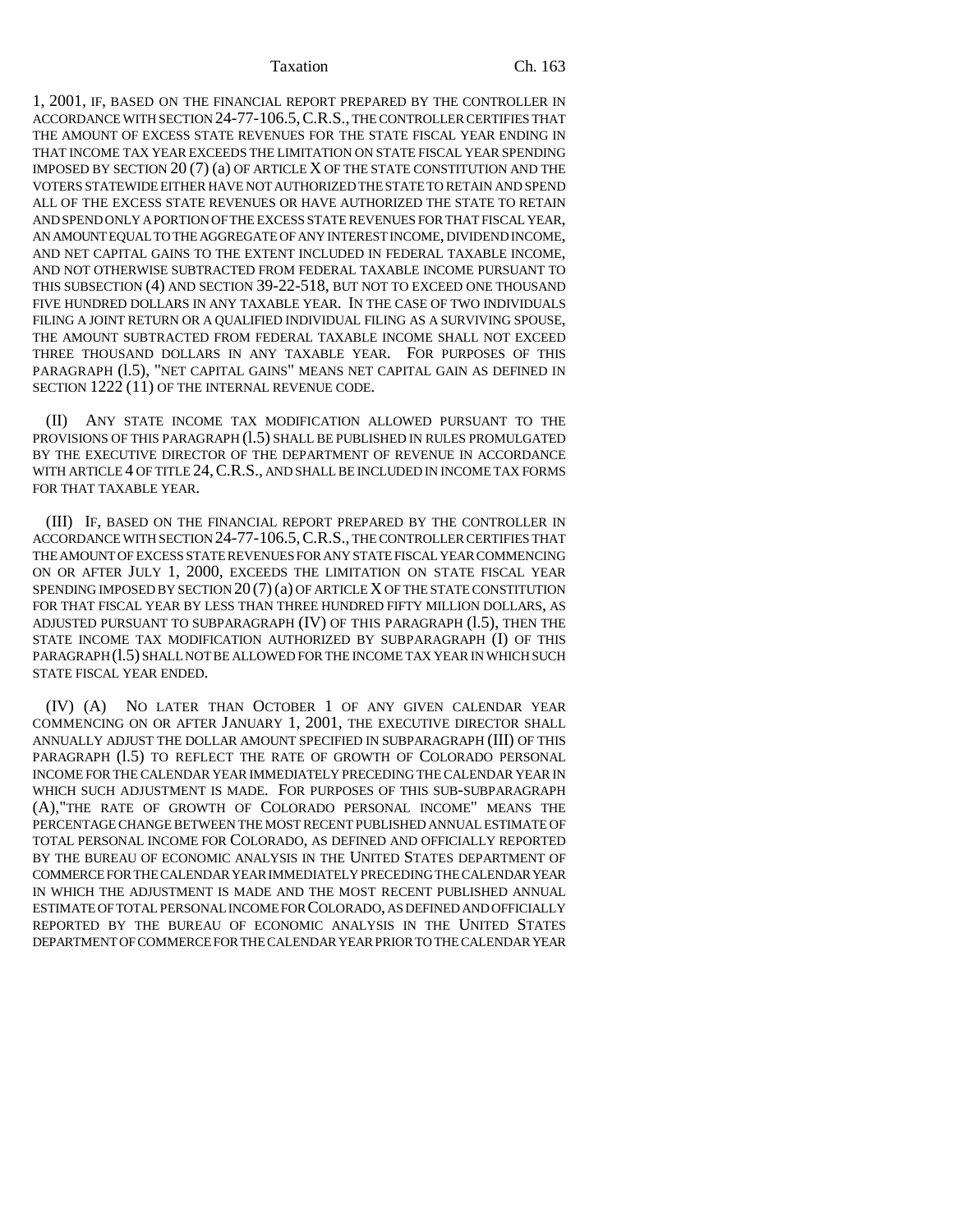#### Ch. 163 Taxation

## IMMEDIATELY PRECEDING THE CALENDAR YEAR IN WHICH THE ADJUSTMENT IS MADE.

(B) UPON CALCULATING THE ADJUSTMENT OF SAID DOLLAR AMOUNT IN ACCORDANCE WITH SUB-SUBPARAGRAPH (A) OF THIS SUBPARAGRAPH (IV), THE EXECUTIVE DIRECTOR SHALL NOTIFY IN WRITING THE EXECUTIVE COMMITTEE OF THE LEGISLATIVE COUNCIL CREATED PURSUANT TO SECTION 2-3-301 (1), C.R.S., OF THE ADJUSTED DOLLAR AMOUNT AND THE BASIS FOR THE ADJUSTMENT. SUCH WRITTEN NOTIFICATION SHALL BE GIVEN WITHIN FIVE WORKING DAYS AFTER SUCH CALCULATION IS COMPLETED, BUT SUCH WRITTEN NOTIFICATION SHALL BE GIVEN NO LATER THAN OCTOBER 1 OF THE CALENDAR YEAR.

(C) IT IS THE FUNCTION OF THE EXECUTIVE COMMITTEE TO REVIEW AND APPROVE OR DISAPPROVE SUCH ADJUSTMENT OF SAID DOLLAR AMOUNT WITHIN TWENTY DAYS AFTER RECEIPT OF SUCH WRITTEN NOTIFICATION FROM THE EXECUTIVE DIRECTOR. ANY ADJUSTMENT THAT IS NOT APPROVED OR DISAPPROVED BY THE EXECUTIVE COMMITTEE WITHIN SAID TWENTY DAYS SHALL BE AUTOMATICALLY APPROVED; EXCEPT THAT, IF WITHIN SAID TWENTY DAYS THE EXECUTIVE COMMITTEE SCHEDULES A HEARING ON SUCH ADJUSTMENT, SUCH AUTOMATIC APPROVAL SHALL NOT OCCUR UNLESS THE EXECUTIVE COMMITTEE DOES NOT APPROVE OR DISAPPROVE SUCH ADJUSTMENT AFTER THE CONCLUSION OF SUCH HEARING. ANY HEARING CONDUCTED BY THE EXECUTIVE COMMITTEE PURSUANT TO THIS SUB-SUBPARAGRAPH (C) SHALL BE CONCLUDED NO LATER THAN TWENTY-FIVE DAYS AFTER RECEIPT OF SUCH WRITTEN NOTIFICATION FROM THE EXECUTIVE DIRECTOR.

(D) IF THE EXECUTIVE COMMITTEE DISAPPROVES ANY ADJUSTMENT OF SAID DOLLAR AMOUNT CALCULATED BY THE EXECUTIVE DIRECTOR PURSUANT TO THIS SUBPARAGRAPH (IV), THE EXECUTIVE COMMITTEE SHALL SPECIFY SUCH ADJUSTED DOLLAR AMOUNT TO BE UTILIZED BY THE EXECUTIVE DIRECTOR. ANY ADJUSTED DOLLAR AMOUNT SPECIFIED BY THE EXECUTIVE COMMITTEE PURSUANT TO THIS SUB-SUBPARAGRAPH (D) SHALL BE CALCULATED IN ACCORDANCE WITH THE PROVISIONS OF SUB-SUBPARAGRAPH (A) OF THIS SUBPARAGRAPH (IV).

(E) FOR THE PURPOSE OF DETERMINING WHETHER THE STATE INCOME TAX MODIFICATION AUTHORIZED BY SUBPARAGRAPH  $(I)$  OF THIS PARAGRAPH  $(1.5)$  IS TO BE ALLOWED IN ANY GIVEN TAX YEAR, THE EXECUTIVE DIRECTOR SHALL NOT UTILIZE ANY ADJUSTED DOLLAR AMOUNT THAT HAS NOT BEEN APPROVED PURSUANT TO SUB-SUBPARAGRAPH (C) OF THIS SUBPARAGRAPH (IV) OR OTHERWISE SPECIFIED PURSUANT TO SUB-SUBPARAGRAPH (D) OF THIS SUBPARAGRAPH (IV).

(V) IF ONE OR MORE BALLOT QUESTIONS THAT SEEK AUTHORIZATION FOR THE STATE TO RETAIN AND SPEND ALL OR ANY PORTION OF THE AMOUNT OF EXCESS STATE REVENUES FOR THE IMMEDIATELY PRECEDING STATE FISCAL YEAR ARE SUBMITTED TO THE VOTERS AT A STATEWIDE ELECTION TO BE HELD IN NOVEMBER OF ANY CALENDAR YEAR COMMENCING ON OR AFTER JANUARY 1,2000, THE EXECUTIVE DIRECTOR SHALL NOT DETERMINE WHETHER THE STATE INCOME TAX MODIFICATION AUTHORIZED BY SUBPARAGRAPH (I) OF THIS PARAGRAPH (l.5) SHALL BE ALLOWED FOR ANY INCOME TAX YEAR COMMENCING ON OR AFTER JANUARY 1, 2001, AND SHALL NOT PROMULGATE RULES CONTAINING SAID STATE INCOME TAX MODIFICATION UNTIL THE IMPACT OF THE RESULTS OF SAID ELECTION ON THE AMOUNT OF THE EXCESS STATE REVENUES TO BE REFUNDED IS ASCERTAINED.